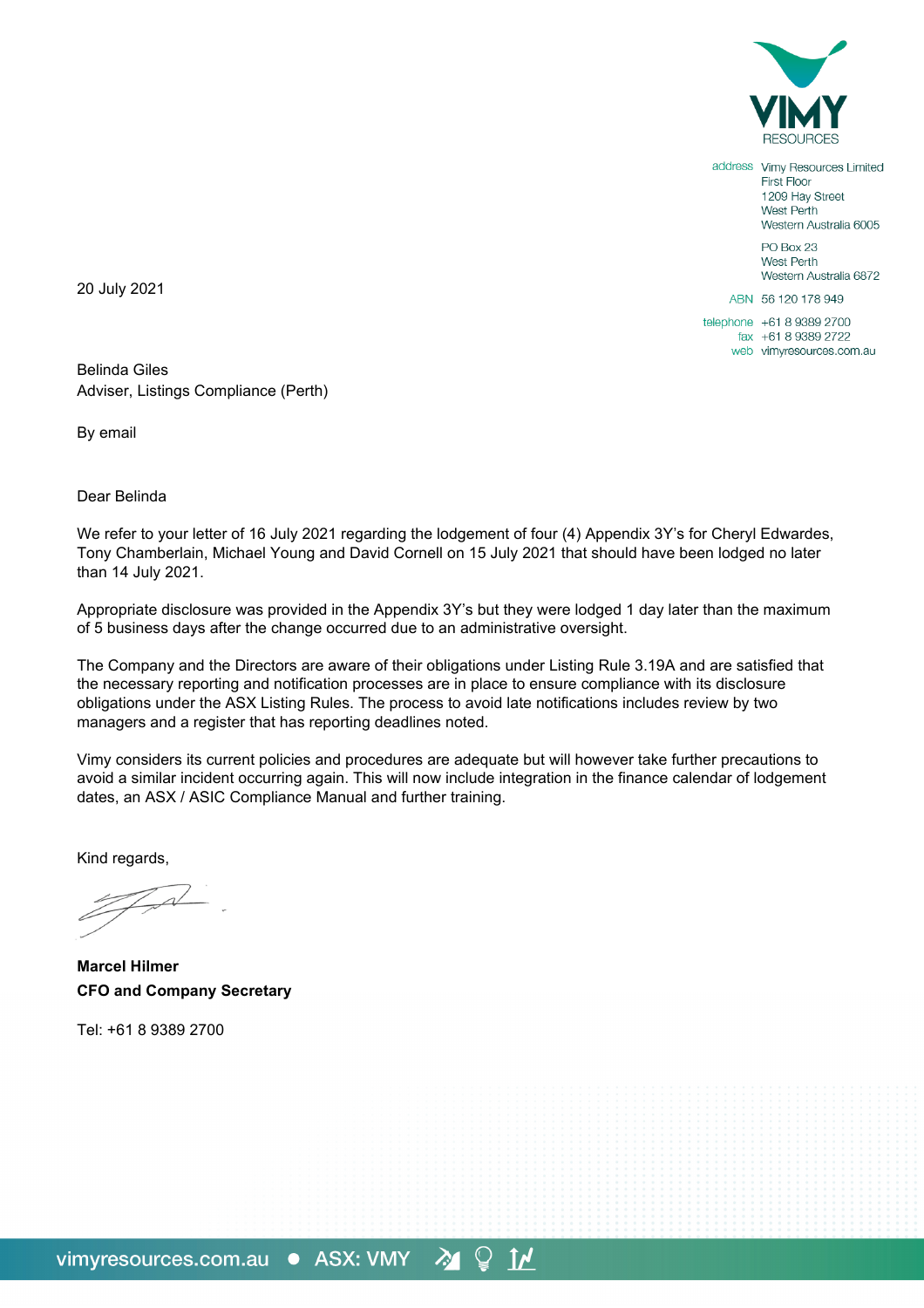

16 July 2021 Reference: 36681

Mr Marcel Hilmer Company Secretary Vimy Resources Limited

By email

Dear Mr Hilmer

# **Vimy Resources Limited ('VMY'): Appendix 3Y – Change of Director's Interest Notice Query**

ASX refers to the following:

- 1. VMY's Appendix 3Y lodged on the ASX Market Announcements Platform ('MAP') on 15 July 2021 for The Hon. Cheryl Edwardes AM;
- 2. VMY's Appendix 3Y lodged on the ASX Market Announcements Platform ('MAP') on 15 July 2021 for Dr Tony Chamberlain;
- 3. VMY's Appendix 3Y lodged on the ASX Market Announcements Platform ('MAP') on 15 July 2021 for Michael Charles Young;

VMY's Appendix 3Y lodged on the ASX Market Announcements Platform ('MAP') on 15 July 2021 for David Cornell,

(together, the 'Notices');

- 4. Listing Rule 3.19A which requires an entity to tell ASX the following:
	- *3.19A.1 'The notifiable interests of a director of the entity (or in the case of a trust, a director of the responsible entity of the trust) at the following times.*
		- *On the date that the entity is admitted to the official list.*
		- *On the date that a director is appointed.*

*The entity must complete Appendix 3X and give it to ASX no more than 5 business days after the entity's admission or a director's appointment.* 

- *3.19A.2 A change to a notifiable interest of a director of the entity (or in the case of a trust, a director of the responsible entity of the trust) including whether the change occurred during a closed period where prior written clearance was required and, if so, whether prior written clearance was provided. The entity must complete Appendix 3Y and give it to ASX no more than 5 business days after the change occurs.*
- *3.19A.3 The notifiable interests of a director of the entity (or in the case of a trust, a director of the responsible entity of the trust) at the date that the director ceases to be a director. The entity must complete Appendix 3Z and give it to ASX no more than 5 business days after the director ceases to be a director.'*
- 5. Listing rule 3.19B which states that:

*'An entity must make such arrangements as are necessary with a director of the entity (or in the case of a trust, a director of the responsible entity of the trust) to ensure that the director discloses to the entity*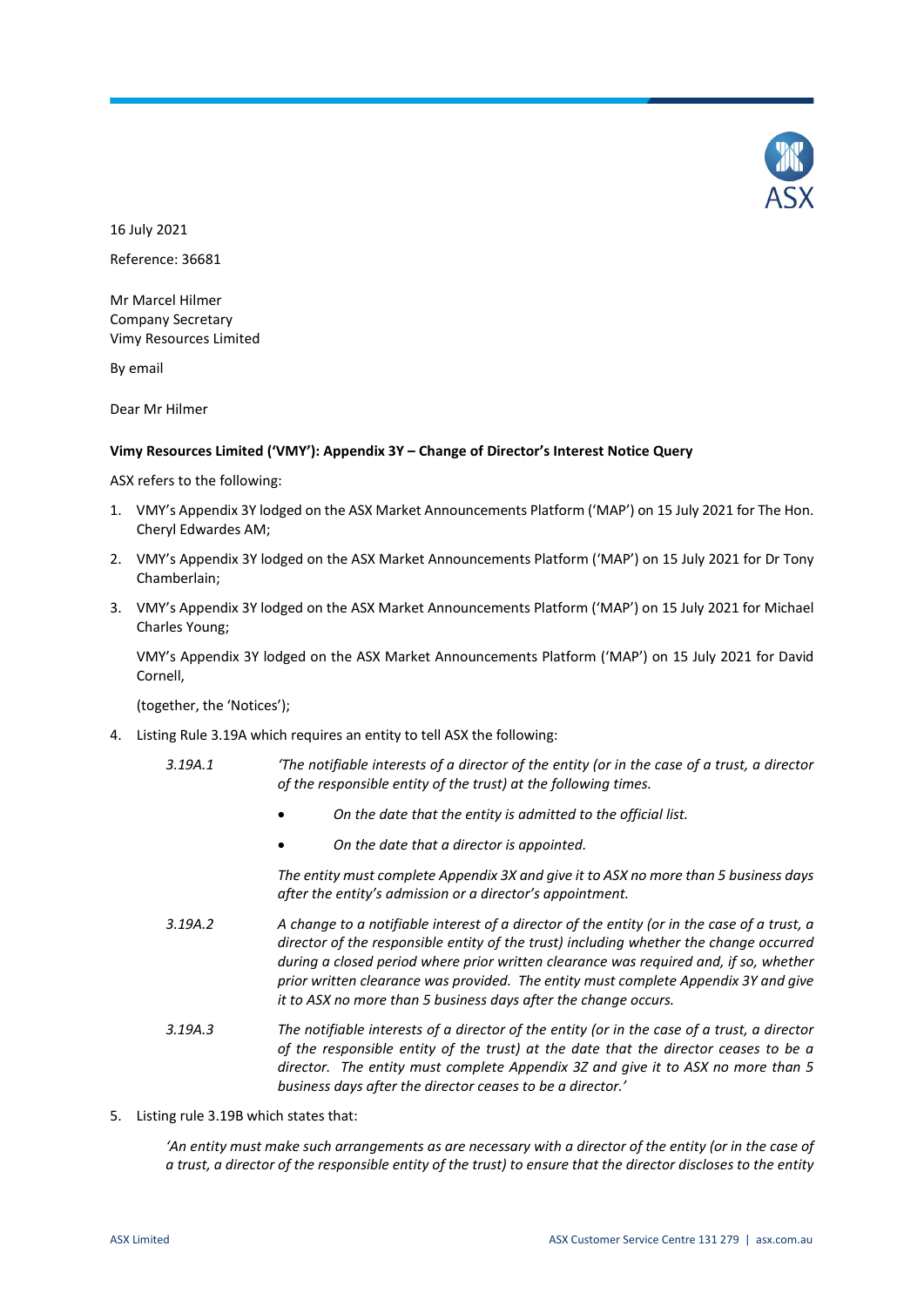*all the information required by the entity to give ASX completed Appendices 3X, 3Y and 3Z within the time period allowed by listing rule 3.19.A. The entity must enforce the arrangements with the director.'*

The Noticesindicate that changes in notifiable interests occurred on 7 July 2021. It appears that the Notice should have been lodged with ASX by 14 July 2021. Consequently, VMY may have breached Listing Rules 3.19A and/or 3.19B.

## **Request for Information**

Under Listing Rule 18.7, we ask that you answer each of the following questions having regard to Listing Rules 3.19A and 3.19B and *Guidance Note 22: Director Disclosure of Interests and Transactions in Securities - Obligations of Listed Entities*.

- 1. Please explain why the Appendix 3Y was lodged late.
- 2. What arrangements does VMY have in place under Listing Rule 3.19B with its directors to ensure that it is able to meet its disclosure obligations under Listing Rule 3.19A?
- 3. If the current arrangements are inadequate or not being enforced, what additional steps does VMY intend to take to ensure compliance with Listing Rule 3.19B?

#### **When and where to send your response**

This request is made under Listing Rule 18.7. Your response is required as soon as reasonably possible and, in any event, by no later than **3.00 PM AWST Wednesday, 21 July 2021**. You should note that if the information requested by this letter is information required to be given to ASX under Listing Rule 3.1 and it does not fall within the exceptions mentioned in Listing Rule 3.1A, VMY's obligation is to disclose the information 'immediately'. This may require the information to be disclosed before the deadline set out in the previous paragraph and may require VMY to request a trading halt immediately.

Your response should be sent to me by e-mail at **ListingsCompliancePerth@asx.com.au**. It should not be sent directly to the ASX Market Announcements Office. This is to allow me to review your response to confirm that it is in a form appropriate for release to the market, before it is published on the ASX Market Announcements Platform.

#### **Trading halt**

If you are unable to respond to this letter by the time specified above, you should discuss with us whether it is appropriate to request a trading halt in VMY's securities under Listing Rule 17.1. If you wish a trading halt, you must tell us:

- the reasons for the trading halt;
- how long you want the trading halt to last;
- the event you expect to happen that will end the trading halt;
- that you are not aware of any reason why the trading halt should not be granted; and
- any other information necessary to inform the market about the trading halt, or that we ask for.

We require the request for a trading halt to be in writing. The trading halt cannot extend past the commencement of normal trading on the second day after the day on which it is granted. You can find further information about trading halts in Guidance Note 16 *Trading Halts & Voluntary Suspensions*.